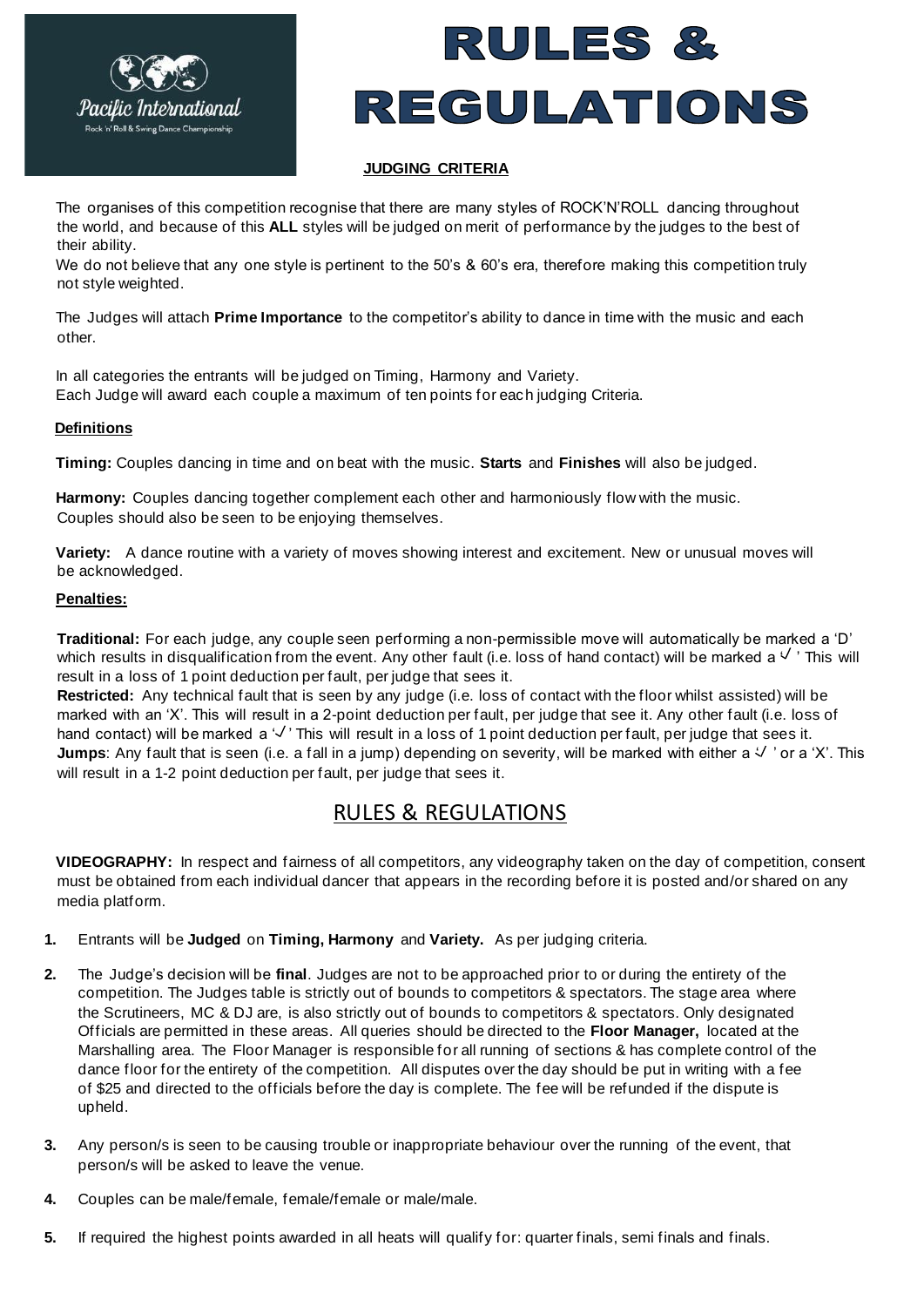- **6.** All songs will be played in the spirit of the 40s, 50s and 60s Rock'n'Roll or Swing/Lindy era.
- **7.** Each section is 1 song only.
- **8.** Competitors must be registered at least 1hour prior to the event in which they are dancing. If you are competing in multiple events, please be aware & prepared that you may have to dance back to back.
- **9.** There are no restrictions on dance style or type of props, drops or jumps. (Arial's are not permitted)
- **10.** A couple is not permitted to dance more than 2 arm lengths apart at any time. If a dancer encroaches on another competitor's dance space and causes interference, then a loss of points can occur to the encroaching couple.
- **11.** In submitting an entry for this event, competitors give permission for any photographic or video material taken to be used for promotional or sale by the organisers of this competition.
- **12.** The Professional status rule does not apply to this competition. Amateur & Professionals can dance in this competition.
- **13.** Code **of conduct** towards competitors and spectators is expected to be family orientated & sportsman like behaviour.
- **14.** Competitors will enter the competition floor from the marshalling area if there is one. Competitors will be called to the marshalling area once only. If the competitor does not appear when called, they will be struck off the list, as to keep consistent with the timing of the program and respect to your fellow competitors.
- **15.** Competitors must remain on the floor at the end of each section until the M.C. announces : **"Competitors you may now leave the floor"**
- **16. Dress Code:** Unless modified in a particular section, then these dress rules will apply

## **16.1** Competitors will wear **Traditional Rock and Roll** clothing.

**16.2** The female's dress/skirt must be **FULL CIRCLE** & cover the **kneecap,** that is the crease at the back of the kneecap will be seen covered by the dress length. Exception to this rule in Rockabilly , where the skirt may be shorter but still in the 50/60 era.

**16.3 Petticoat** should be tiered, layered, or frilled to enhance the fullness of the dress and must be worn whilst competing. The petticoat must not hang below the skirt hem.

**16.4** If the partnership is Female/Female the Lead is to wear pants & shirt (no singlet tops). This rule does not apply for the All Girls sections. If the partnership is Male/Male the follow is to wear a skirt. This rule does not apply for the All Boys section.

**16.5** The dress code will be **monitored** at the marshalling area or in the dress code parade.

**16.6** Competitors must wear their competition clothing when being presented with awards for placings . **16.7** The following items are **not** to be worn - Bike pants, high cut bikini pants, shorts, male or female boxer shorts, wide legged boxer shorts, mini length skirts or dresses, aerobic tights or skirts or aerobic style clothing & **NO** high heel shoes.

**16.8** Pedal pushers & Pencil skirts are permitted in the Traditional Rock 'n' Roll & Rockabilly sections only.

**16.9** Partners do not have to wear matching outfits.

If the dress code is not adhered to, a warning will be given, then if not corrected a disqualification may result.

## **17. Age:**

**17.1** All age categories must be adhered to without question, there will be no discrepancies, as this may result in disqualification.

**17.2** All competitors' ages must fall within the guidelines

**17.3** A 3-year waiver on all sections will apply, e.g. if one person in the partnership is 27yrs old they may dance up to a 30yrs & over section, as long as his/her partner is of age for that section.

**17.4** Competitor's must be of age for the events chosen by the competition date (4th June 2022).

**17.5** Adult/Child – Junior must be 17years & under and Senior must be 18years & over with a minimum 10year age gap.

**17.6** Parent/Child – Any Age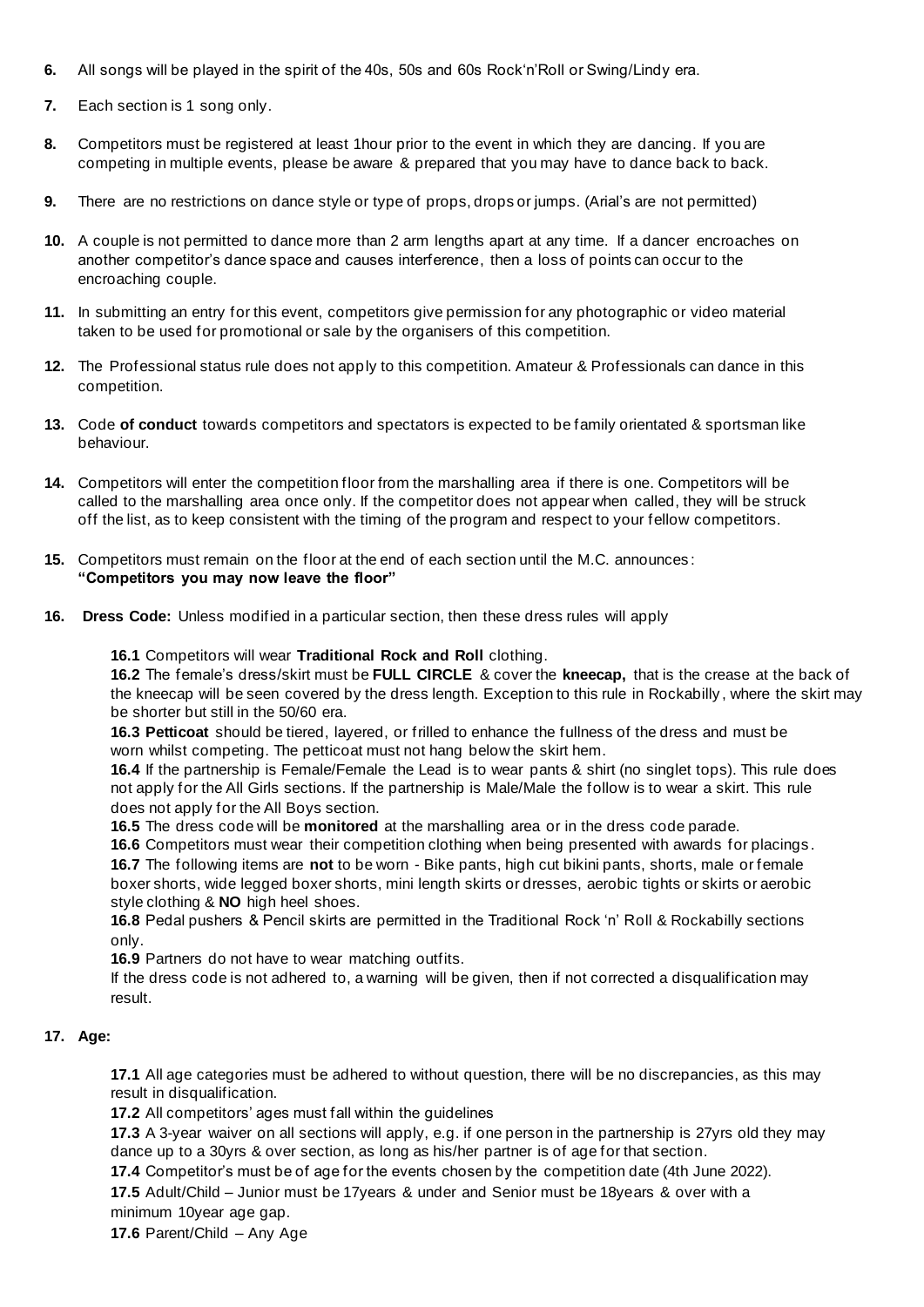### **18. Traditional: Slow Section** – 1 Slow Song **Fast Section** – 1 Fast Song

 **18.1** This event is **Dance Only**. Jumps, props & drops are **not** permitted. This includes starts and finishes. If this is observed, the penalty will be disqualification.

**18.2** During the performance dancers cannot be broken apart more than 2 arm lengths from each other.

 **18.3 Dress Code**: Traditional Rock'n'Roll Clothing as per Rule 16 & 16.8.

## **19. Restricted: Slow Section** – 1 Slow Song **Fast Section** – 1 Fast Song

 **19.1** Props & Drops are permitted, but when performing any of these assisted moves, **ONE part of the body must be in contact with the floor at all times.** If an Illegal move is seen to be performed, this will result in a loss of a minimum of 2 points.

 **19.2 Definition of an Illegal move:** Where one person in the partnership completely loses contact with the floor whilst being assisted.

**19.3** An Individual may leave the floor if **Unassisted performing Back Flips, Forward Rolls, Cartwheels etc.**

 **19.4** During the performance dancers cannot be broken apart more than 2 arm lengths from each other. **19.5 Dress Code:** Traditional Rock'n'Roll Clothing as per Rule 16.

## **20. Jumps: Slow Section** – 1 Slow Song **Fast Section** – 1 Fast Song

**20.1** This is a freestyle section. Judges are instructed to judge on props, drops, jumps and dance moves, performing a balance mixture of moves.

**20.2 Dress Code:** Traditional Rock'n'Roll Clothing as per Rule 16.

**20.3 Aerobatic jumps above the leads head are NOT permitted.**

## **21. Triples: (one medium song- jumps permitted)**

**21.1** This is a freestyle section. Judges are instructed to judge on props, drops, jumps and dance moves, performing a balance mixture of moves.

**21.2** During performance each person in the Triples cannot be broken apart by more than 2 arm lengths from each other.

**21.3 Dress Code:** Traditional Rock'n'Roll Clothing as per Rule 16.

#### **22. 4's: (one song – refer to section list)**

#### **22.1 Awesome 4's – All Traditional Rules apply**

#### **22.2 Super 4's – All Restricted Rules apply**

**22.3** All 4's must perform in a square or circle position. Performances can be progressive or non-progressive. Dancers can interchange partners through circle, diagonal and mirror moves. **22.4 Dress Code:** Traditional Rock'n'Roll Clothing as per Rule 16 & 16.8

## **23. Rockabilly: (one song- fast – dance only)**

 **23.1** No back steps permitted.

 **23.2 Dress Code:** The female skirt may be shorter than required in the Dress Code but must still be in the 50/60 era. Pencil Skirts & Pedal Pushers may be worn in this section **23.3** The lead must dance in an anticlockwise motion.

#### **24. Swing: (one song - props and drops permitted)**

**24.1** All styles of swing are accepted. Triple Step, West Coast, East Coast, Hollywood & Swing Jive. **24.2 Dress Code:** Costume related to the era.

## **25. Lindy Hop: (one song - Jumps permitted)**

**25.1** Basic actions: Jitterbug, Boogie and Lindy Hop with Linear movements, (4,6 and 8 count). **25.2 Dress Code:** Costume related to the era.

## **26. Social Events:**

**26.1** This section is for those couples that are relatively new to the competitive scene. If you have competed In any of the Social sections previously & have taken  $1<sup>st</sup>$  place, you are ineligible to compete in that same section.

**26.2 Dress Code:** will depend on which Social event you are dancing in. See dress code rules for those sections.